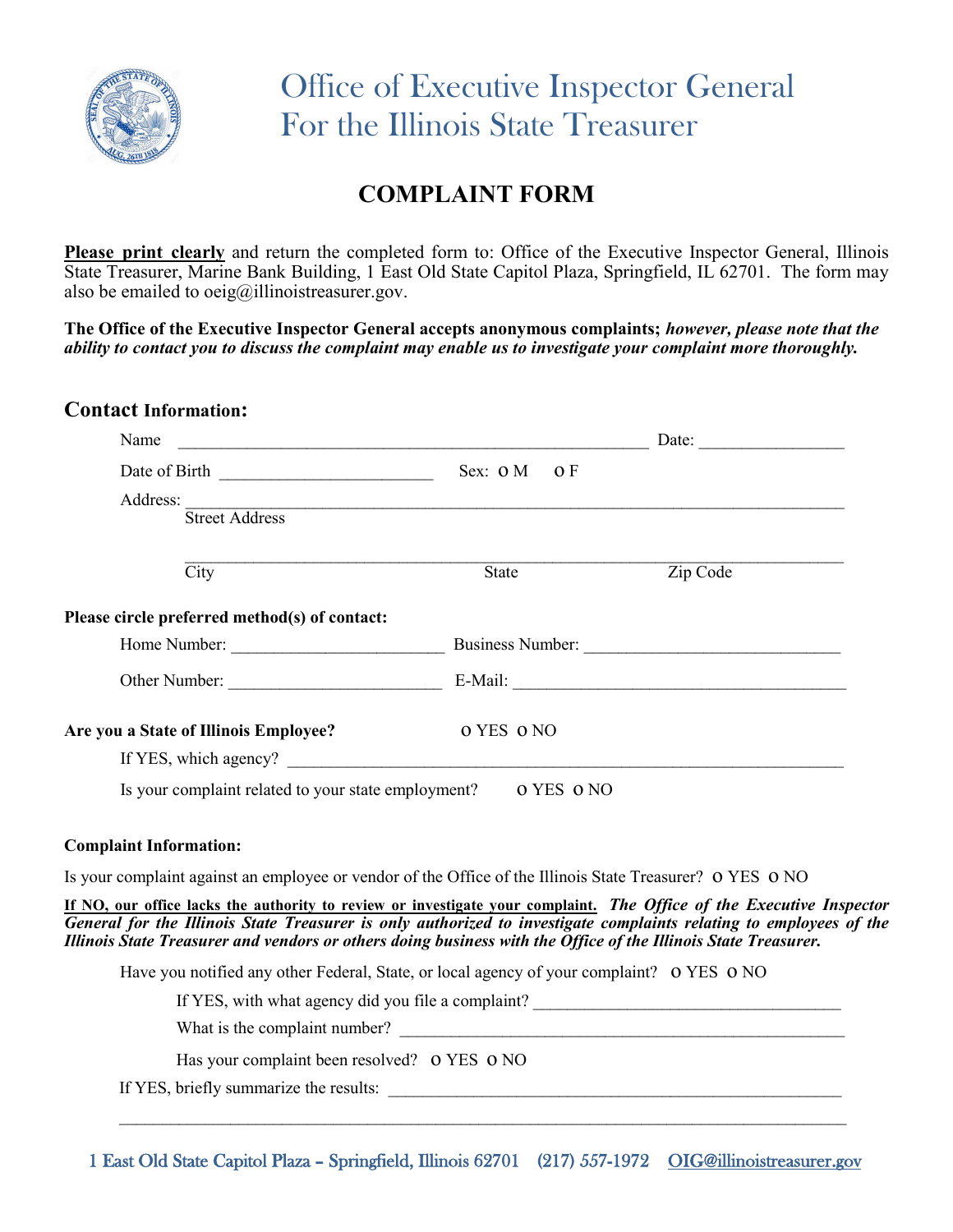| Have you previously filed a complaint with the Office of the Executive Inspector General?                                                                               |       | o YES o NO |
|-------------------------------------------------------------------------------------------------------------------------------------------------------------------------|-------|------------|
| If YES, please list any known case number(s): ___________________________________                                                                                       |       |            |
| Is this complaint related to your previously filed complaint?    Q YES O NO                                                                                             |       |            |
| May we refer your complaint to the appropriate agency, if necessary?   0 YES 0 NO                                                                                       |       |            |
| (Once your complaint is referred, you may be contacted by that agency as part of its investigation)                                                                     |       |            |
| If your complaint is referred, do you want your name and contact information removed? O YES O NO                                                                        |       |            |
| Please provide as much detailed information as possible about the individual(s) you are complaining about.                                                              |       |            |
|                                                                                                                                                                         |       |            |
|                                                                                                                                                                         |       |            |
| Address:<br>Street Address                                                                                                                                              |       |            |
|                                                                                                                                                                         |       |            |
|                                                                                                                                                                         |       |            |
| City                                                                                                                                                                    | State | Zip Code   |
|                                                                                                                                                                         |       |            |
|                                                                                                                                                                         |       |            |
|                                                                                                                                                                         |       |            |
|                                                                                                                                                                         |       |            |
|                                                                                                                                                                         |       |            |
| Please summarize your complaint, including the date and time of alleged incident(s). Please attach any documentation or<br>other evidence in support of your complaint. |       |            |

\_\_\_\_\_\_\_\_\_\_\_\_\_\_\_\_\_\_\_\_\_\_\_\_\_\_\_\_\_\_\_\_\_\_\_\_\_\_\_\_\_\_\_\_

\_\_\_\_\_\_\_\_\_\_\_\_\_\_\_\_\_\_\_\_\_\_\_\_\_\_\_\_\_\_\_\_\_\_\_\_\_\_\_\_\_\_\_\_

\_\_\_\_\_\_\_\_\_\_\_\_\_\_\_\_\_\_\_\_\_\_\_\_\_\_\_\_\_\_\_\_\_\_\_\_\_\_\_\_\_\_\_\_

\_\_\_\_\_\_\_\_\_\_\_\_\_\_\_\_\_\_\_\_\_\_\_\_\_\_\_\_\_\_\_\_\_\_\_\_\_\_\_\_\_\_\_\_